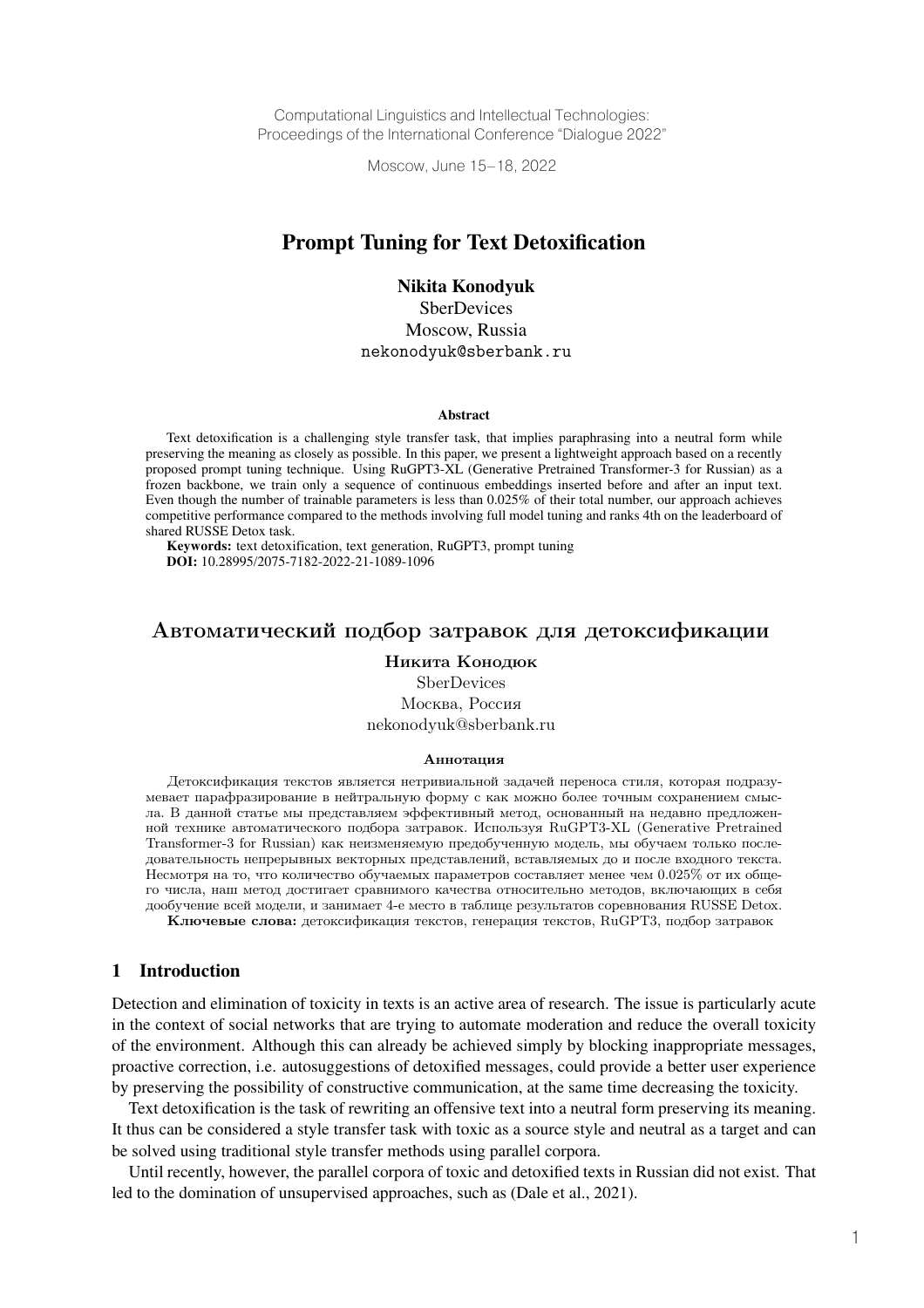RUSSE Detox shared task (Dementieva et al., 2022) provides the first parallel detoxification dataset for Russian, which allows exploring the capabilities of generic text-to-text methods in application to the task. In this paper, we present a solution based on prompt tuning. As a backbone, we use RuGPT3 of two scales: Large (760M parameters) and XL (1.3B). We show that training only a sequence of prompt embeddings is enough to adapt the backbone to the detoxification task and conduct experiments to find the optimal prompt tuning configuration.

We thus make the following contributions:

- ∙ We apply prompt tuning to adapt an LM backbone to text detoxification task using a parallel corpus of Russian data.
- ∙ We conduct experiments to determine the optimal length of trainable prompt for the task.
- ∙ We show that prompt tuning alone does not achieve satisfactory results and propose a decoding trick to handle the prompt tuning errors.

The remaning part of the paper proceeds as follows. Section 2 contextualizes the research by providing the background information on text detoxification methods and introducing prompt tuning. Section 3 describes the provided data and evaluation protocol. Section 4 specifies the approach. Section 5 presents the results of evaluation and additional experiments. Section 6 concludes the paper.

# 2 Related Work

## 2.1 Text Detoxification

Text detoxification is a relatively new style transfer task, which is primarily solved using unsupervised style transfer methods because of the lack of sufficiently large parallel corpora. In (Santos et al., 2018), training an autoencoder with additional style classification and cycle-consistency losses is proposed. (Tran et al., 2020) apply pointwise corrections with subsequent postprocessing with a seq2seq model to improve fluency. (Laugier et al., 2021) fine-tune T5 as a denoising autoencoder, following the setting of (Santos et al., 2018). (Krause et al., 2020) propose training an auxiliary discriminator model to condition the LM during generation. (Dale et al., 2021) modify the approach of (Krause et al., 2020) by using a paraphrasing LM instead of a regular one. In (Dementieva et al., 2021), two models for the Russian language are proposed:

- ∙ condBERT masks and replaces toxic tokens following the approach of (Wu et al., 2019) with the difference that the toxicity level for masking is determined by a bag-of-words logistic regression model.
- ∙ detoxGPT is a RuGPT-3 model fine-tuned on a small parallel corpus of 200 samples.

Apart from (Dementieva et al., 2021), the research on toxicity elimination in Russian mostly focused on classification tasks ((Andrusyak et al., 2018), (Smetanin, 2020), (Zueva et al., 2020), etc.).

## 2.2 Prompt Tuning

With the wide success of large pre-trained language models, a range of techniques have arisen to adapt these foundation models to downstream tasks. Since BERT (Devlin et al., 2018), *fine-tuning* has been the prevalent adaptation technique. The emergence of GPT-3 (Brown et al., 2020), however, demonstrated that giant autoregressive LMs can be applied to multiple downstream tasks via *in-context learning*, without any task-specific tuning.

For example, solving a machine translation task in *few-shot* setting implies passing a task description and multiple training examples along with a test prompt:

```
Translate English to French: \leftarrow task instructions
sea otter => loutre de mer \leftarrow examples
pepperming \Rightarrow menthe poivree \leftarrow examples
plush girafe => girafe peluche ← examples
cheese => \leftarrow test prompt
```
In *zero-shot* setting the model receives no training examples and should understand the task only from its description: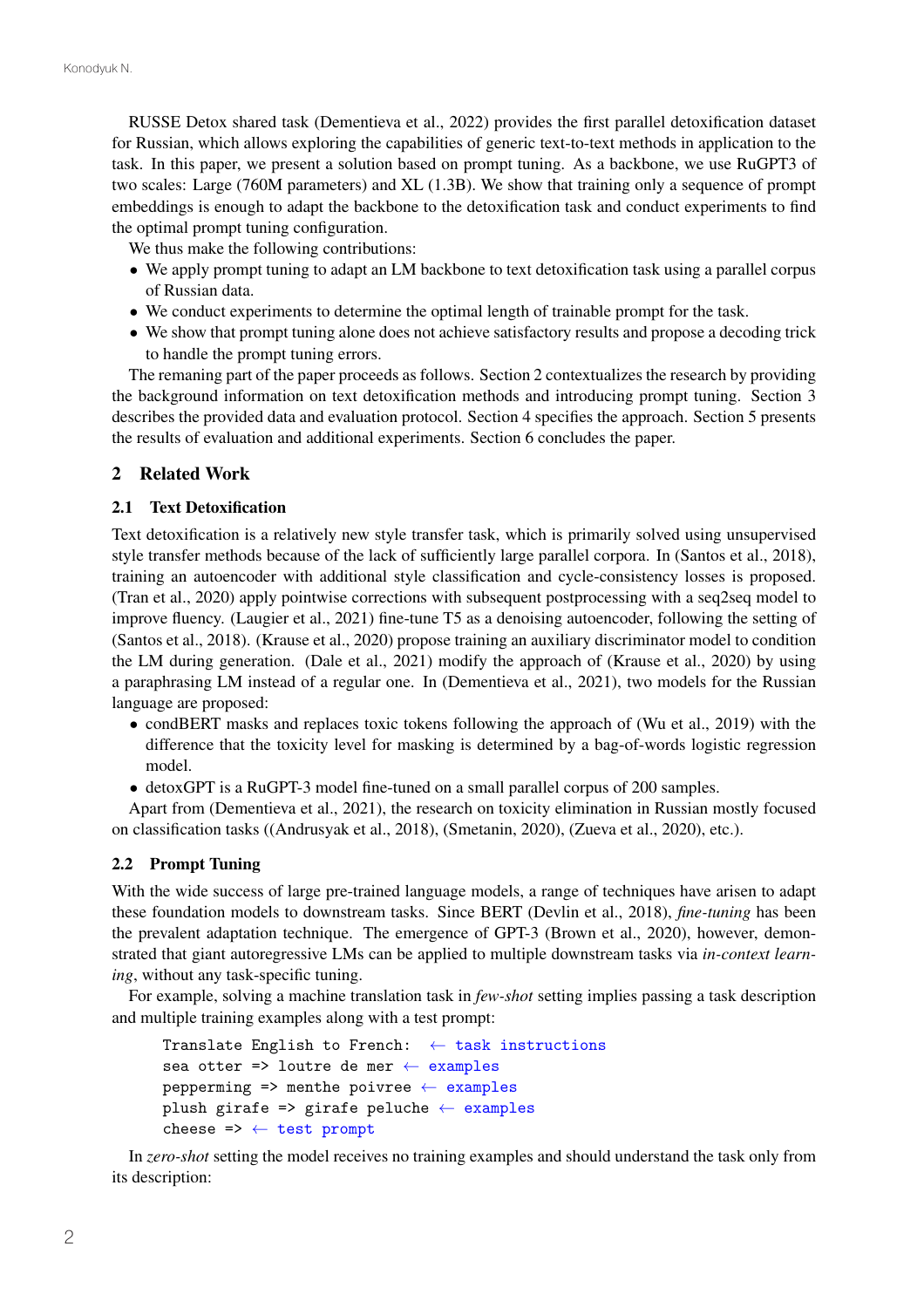| <b>Toxic sentence</b>                  | <b>Detoxified sentence</b>              |  |  |
|----------------------------------------|-----------------------------------------|--|--|
| из за таких пидоров мы и страдаем      | Из-за таких людей мы и страдаем         |  |  |
| хуй знает кто кум, но девушка красивая | неизвестно кто кум, но девушка красивая |  |  |
| порядок бы блять навёл !               | Порядок бы навел                        |  |  |

Table 1: Examples of detoxified sentences from the parallel corpus.

# Translate English to French:  $\leftarrow$  task instructions cheese  $\Rightarrow$   $\leftarrow$  test prompt

In both settings, the model is expected to generate the answer.

Although in-context learning is efficient on a wide range of tasks, the approach heavily relies on handcrafted task descriptions and prompt formats. However, manual prompt search is error-prone and requires human involvement. This led to the emergence of a range of automatic prompt search techniques.

In this paper, we adopt an approach that we will further refer to as *prompt tuning*. Consider an example task of toxicity detection. To classify the sentence You're a duck. as toxic or non-toxic in the zeroshot setting, we will have to handcraft a prompt like this:

Is this sentence toxic: "You're a duck."? Answer:

Note that the following ranges are manual instructions:

Is this sentence toxic: "You're a duck."? Answer:

Prompt tuning suggests the embeddings corresponding to task instructions to be learned automatically using the training data.

<instruction embeddings>You're a duck.<instruction embeddings>

In particular, the separate trainable embeddings  $\langle \langle P[i] \rangle$  denotes the token, corresponding to the *i*-th trainable embedding) are optimized via gradient descent.

 $\langle P[0]\rangle \langle P[1]\rangle \dots \langle P[i]\rangle$ You're a duck. $\langle P[i+1]\rangle \dots \langle P[n]\rangle$ 

The method is loss-agnostic and thus can be used for multiple task types, such as text classification and text-to-text. In Section 4 we define our approach to using prompt tuning for style transfer in more detail.

Prefix-Tuning (Li and Liang, 2021) was first to propose the optimization of continuous prompts. The paper focused on text-to-text tasks, such as summarization and table description, and conducted experiments with GPT-2 and BART on E2E, WebNLG, DART, and XSUM datasets. The method outperformed fine-tuning baselines but required prefix embeddings of each transformer layer to be tuned separately.

GPT Understands Too (Liu et al., 2021) focused on NLU tasks and proposed BiLSTM reparameterization of trainable prompt. The method outperformed fine-tuned GPT-2 on multiple SuperGLUE (Wang et al., 2019) tasks but required the prompts to be adapted jointly with model weights.

The Power of Scale for Parameter-Efficient Prompt Tuning (Lester et al., 2021) conducted experiments on SuperGLUE with T5 as a backbone and achieved performance competitive with fine-tuning by using longer prompts without reparameterization. It was also demonstrated that prompt tuning becomes more competitive with scale and that prompt initialization from vocabulary embeddings leads to more stable training.

# 3 Dialog Evaluation 2022: Detoxification Shared Task

## 3.1 Data

The organizers of the RUSSE-2022 Detoxification shared task introduced a parallel text detoxification dataset in Russian collected via Yandex.Toloka crowdsourcing platform. We show examples of the paral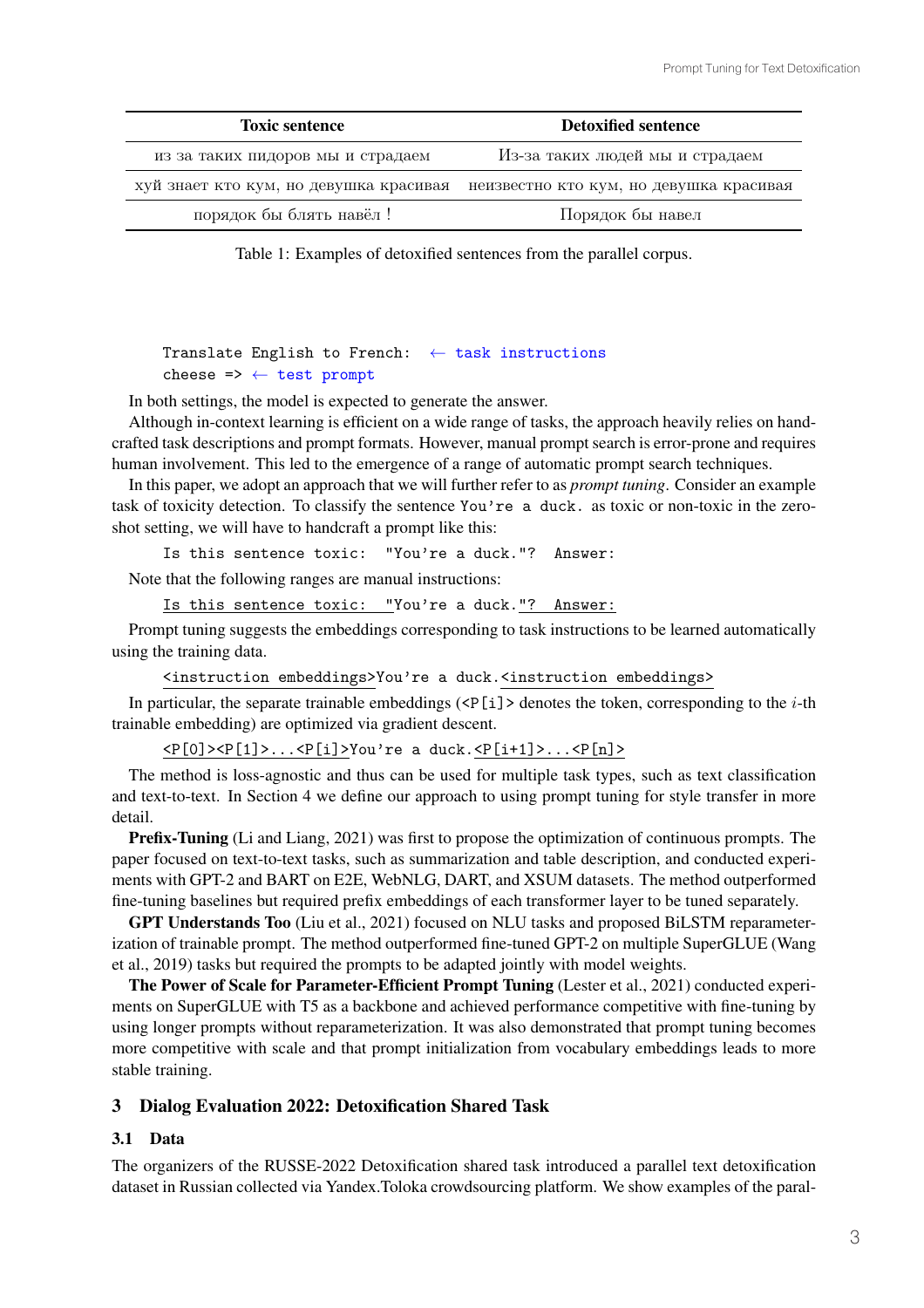lel data in Table 1. The dataset contains 8622 examples overall and is split into training (6947 examples), validation (800), and test (875) partitions.

## 3.2 Evaluation

The shared task is evaluated with the three metrics of style transfer quality, following the setup of (Krishna et al., 2020):

- ∙ Style Transfer Accuracy (STA) is automatically evaluated using a BERT-based toxicity classifier.
- ∙ Content Preservation (SIM) is automatically evaluated as the cosine similarity of embeddings of the source and detoxified sentences using a LaBSE model (Feng et al., 2020).
- ∙ Fluency (FL) is automatically evaluated using an acceptability classifier trained on a synthetically generated dataset of normal and corrupted sentences.

These metrics are aggregated into **Joint** (**J**) score by multiplication.

ChrF is computed as an additional reference-based metric following the machine translation evaluation setup.

On the stage of manual evaluation, STA, SIM, and FL are computed via crowdsourcing.

## 3.3 Evaluation Issues

Although the metrics collected during the human and automatic evaluation were the same, the automatic approximation was not accurate enough to yield a reliable correlation with human scores. As a result, automatic evaluation of the reference answers from the validation partition gave a 0.44 joint score, making model-based evaluation not informative. At the same time, the ChrF has proven to be closer to human assessment than model-based metrics.

# 4 Approach

We handle text detoxification as a text-to-text task and use prompt tuning to adapt a pre-trained GPT model to a parallel corpus.

In particular, each pair from the parallel corpus is formatted as

<P\*N>{toxic\_text}<P\*M>{normal\_text}<EOS>

where  $\langle P*N \rangle$  :=  $\langle P[1] \rangle$ ... $\langle P[N] \rangle$  and  $\langle EOS \rangle$  is an end-of-sequence token. The EOS token is appended to train the model to limit its generation to detoxified text. The  $N$  and  $M$  are prompt length constants, further, we refer to  $N + M$  as prompt length. In our experiments, only N is varied, and M is a constant of value 20.

As described in Section 2.2, each  $\leq P[i]$  token corresponds to an automatically inserted trainable embedding. At the training stage, for each sequence in a batch, we compute LM loss only for tokens corresponding to the {normal\_text}<EOS> part of the input. The gradients are then propagated to the trainable embeddings, and they are the only parameters that are updated.

On inference stage, we pass the prompt

```
<P*N>{toxic_text}<P*M>
```
and the detoxification result is generated autoregressively.

## 4.1 Hyperparameters

In our experiments, we default to the hyperparameters listed in Table 2. Our final submission is created using the same parameters, but with RuGPT3 XL as a backbone.

## 4.2 Postprocessing

We encountered an unexpected issue at the inference stage, that emerged due to the autoregressive nature of our model. To obtain reproducible and deterministic outputs, we used beam search as a decoding method. However, in some cases, the model yielded the EOS token before the actual end of the text, which resulted in content loss and SIM metric decrease. To overcome this issue, while keeping the decoding process deterministic, we utilized a heuristic approach. In particular, for each sentence, we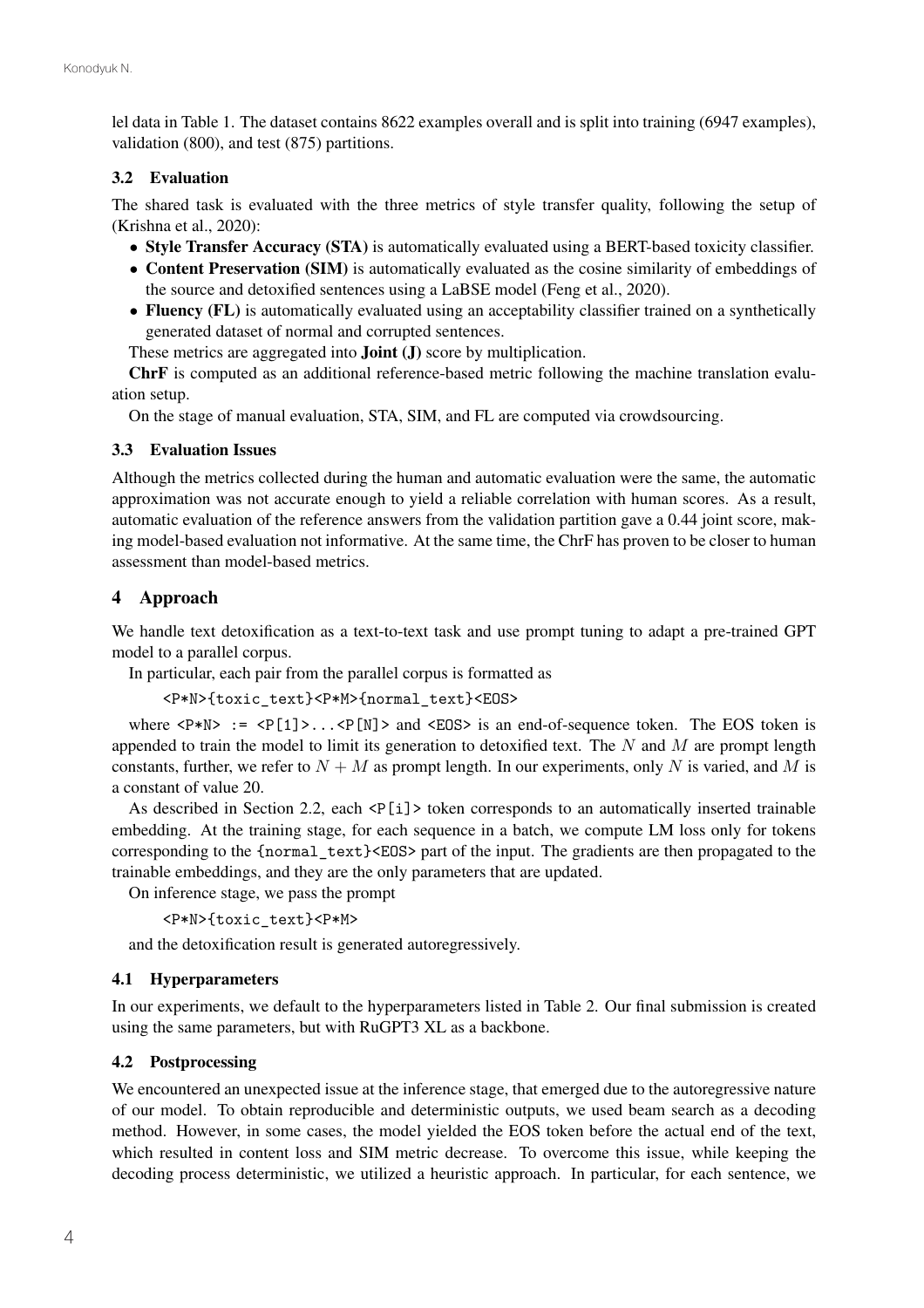| Value                 |
|-----------------------|
| $1e-1$                |
| $\mathcal{D}_{\cdot}$ |
| 100k                  |
| RuGPT3 Large          |
| 120                   |
| Sortmax               |
|                       |

Table 2: Prompt tuning hyperparameters

| Backbone   STA SIM |  | -FL | $\mathbf{I}$ | ChrF1                                                                                                                         |
|--------------------|--|-----|--------------|-------------------------------------------------------------------------------------------------------------------------------|
| Large              |  |     |              | $\begin{array}{ cccccc} 0.7516 & 0.7726 & 0.8128 & 0.4774 & 0.5498 \\ 0.7455 & 0.7794 & 0.8195 & 0.4756 & 0.5658 \end{array}$ |
| XL                 |  |     |              |                                                                                                                               |

Table 3: Automatic evaluation with respect to model size. The hyperparameters except backbone are listed in Table 2.

| Backbone STA SIM FL |                                                                                                  | <b>Contract</b> |
|---------------------|--------------------------------------------------------------------------------------------------|-----------------|
| Large               | $\begin{array}{ ccc} 0.803 & 0.703 & 0.866 & 0.493 \\ 0.778 & 0.809 & 0.903 & 0.568 \end{array}$ |                 |
| XL                  |                                                                                                  |                 |

Table 4: Human with respect to model size. The hyperparameters except backbone are listed in Table 2.

| Postprocessing   STA SIM FL                                                                        |  |  | ChrF1 |
|----------------------------------------------------------------------------------------------------|--|--|-------|
| Beam-Longest 0.8292 0.6243 0.6463 0.3547 0.4439<br>Beam-Longest 0.7622 0.7451 0.7739 0.4440 0.5261 |  |  |       |
|                                                                                                    |  |  |       |

Table 5: Automatic evaluation with respect to postprocessing procedure. The hyperparameters except postprocessing method and prompt length are listed in Table 2. The prompt length is 105.

generated multiple candidates and selected the longest detoxified sentence. This postprocessing method is further denoted as *Beam-Longest*. The empirical results are reported in Section 5.3.

# 5 Results

## 5.1 Automatic Evaluation

In Table 3 we show the scores of automatic evaluation of prompt tuning using RuGPT-3 Large and RuGPT-3 XL models as a backbone. Note that the automatically estimated Joint score of both model scales is approximately equal, while ChrF of XL is significantly higher.

# 5.2 Human Evaluation

In Table 4 we show the performance of the same model scales in terms of human evaluation. The XL model significantly outperforms Large in the Joint score, which is not reflected by the automatic Joint score but correlates with ChrF.

# 5.3 Postprocessing

In Table 6 we compare the detoxification quality with and without Beam-Longest postprocessing. Without the postprocessing, the SIM score is lower because of the early truncation and consequent con-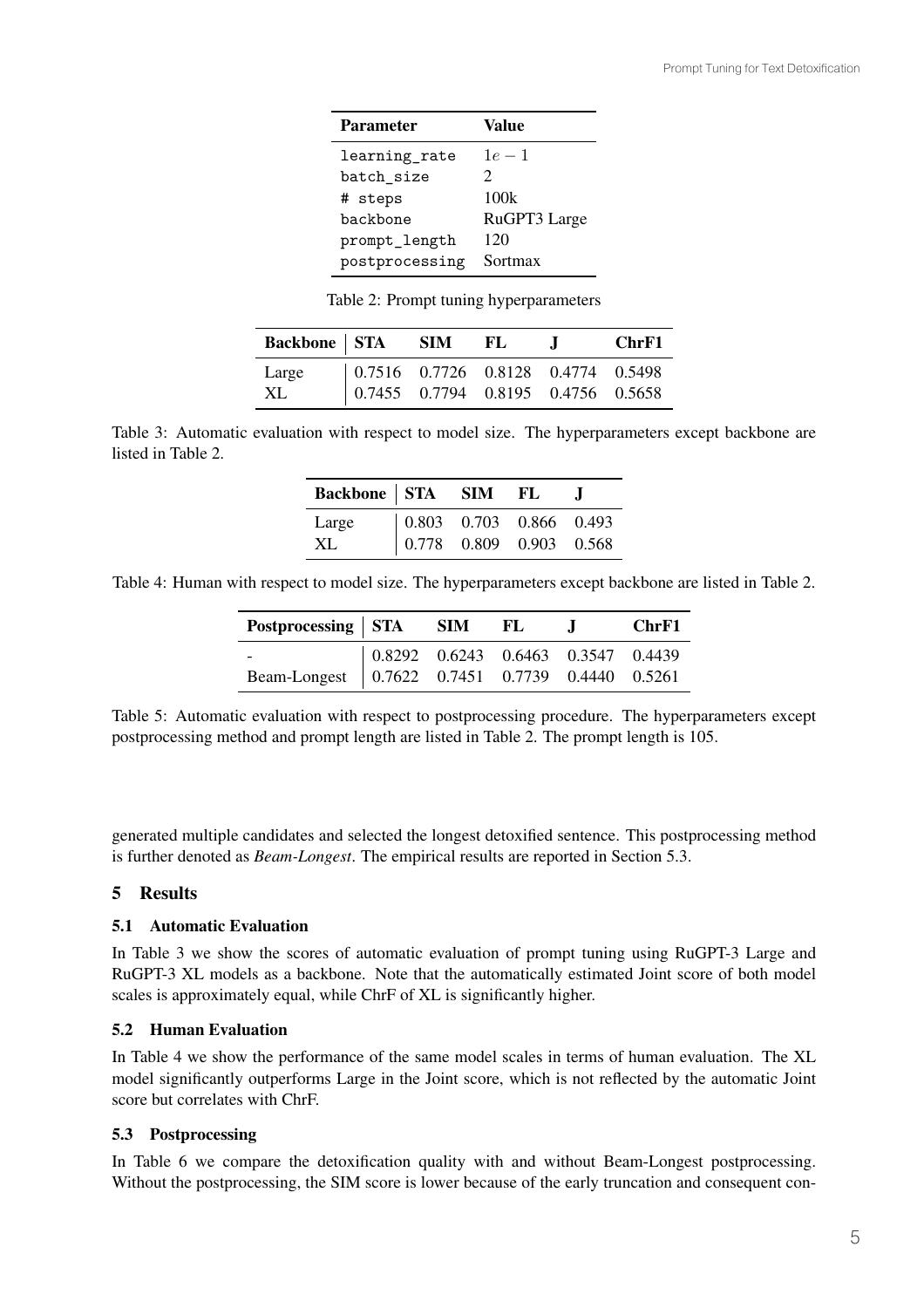| Toxic                      | ты ебнулся, дядя?                                                                                                                 |
|----------------------------|-----------------------------------------------------------------------------------------------------------------------------------|
| Reference                  | ты упал., дядя                                                                                                                    |
| Detoxified                 | Ты что?                                                                                                                           |
| Detoxified (+Beam-Longest) | Ты ненормальный                                                                                                                   |
| Comment                    | Short example. Slightly better without Beam-Longest.                                                                              |
| Toxic                      | это твари а не люди                                                                                                               |
| Reference                  | Это плохие люди.                                                                                                                  |
| Detoxified                 | Это плохие люди                                                                                                                   |
| Detoxified (+Beam-Longest) | это нехорошие люди                                                                                                                |
| Comment                    | Short example. Correct detoxification in both cases.                                                                              |
| Toxic                      | да и этот пиндос живёт нанаши деньги                                                                                              |
| Reference                  | Да и этот живет на наши деньги                                                                                                    |
| Detoxified                 | Да и этот человек живёт нанаши деньги                                                                                             |
| Detoxified (+Beam-Longest) | да и этот человек живёт нанаши деньги                                                                                             |
| Comment                    | Mid-length example. Correct detoxification in both cases.                                                                         |
| Toxic                      | что у этих людей в башке!? походу насрато!                                                                                        |
| Reference                  | что у этих людей в голове!?                                                                                                       |
| Detoxified                 | Что у этих людей в голове?                                                                                                        |
| Detoxified (+Beam-Longest) | что у этих людей в голове!? похоже нас обманули!                                                                                  |
| Comment                    | Mid-length example. Beam-Longest adds unnecessary details.                                                                        |
| Toxic                      | вспоминается на ум одна фраза (сказочный долбоёб, зачем<br>его только из больницы выписали) так и здесь, очевидное<br>невероятное |
| Reference                  | вспоминается на ум одна фраза (сказочный человек, зачем<br>его только из больницы выписали) так и здесь, очевидное<br>невероятное |
| Detoxified                 | вспоминается на ум одна фраза (зачем его только из боль-<br>ницы выписали) так и здесь, очевидное невероятное                     |
| Detoxified (+Beam-Longest) | вспоминается на ум одна фраза (сказочный человек зачем<br>его только из больницы выписали) так и здесь, очевидное<br>невероятное  |
| Comment                    | Long example. Correct detoxification in both cases. Slightly<br>better with Beam-Longest.                                         |
| Toxic                      | гавнюки храбрые когда крутят женщин и стариков выхва-<br>тывая из толпы по пять рыл на одного, а перед чурками<br>отделались      |
| Reference                  | они храбрые, когда крутят женщин и стариков, выхваты-<br>вая из толпы впятером одного, а перед кавказцами стуше-<br>вались.       |
| Detoxified                 | Храбрые когда крутят женщин и стариков выхватывая из<br>толпы по пять человек на одного                                           |
| Detoxified (+Beam-Longest) | Храбрые когда крутят женщин и стариков выхватывая из<br>толпы по пять человек на одного, а перед кавказцами отде-<br>Лались       |
| Comment                    | Long example. Generation without Beam-Longest cuts the end<br>of the sentence.                                                    |

Table 6: Example of detoxification with and without Beam-Longest postprocessing. Table 6: Example of detoxification with and without Beam-Longest postprocessing.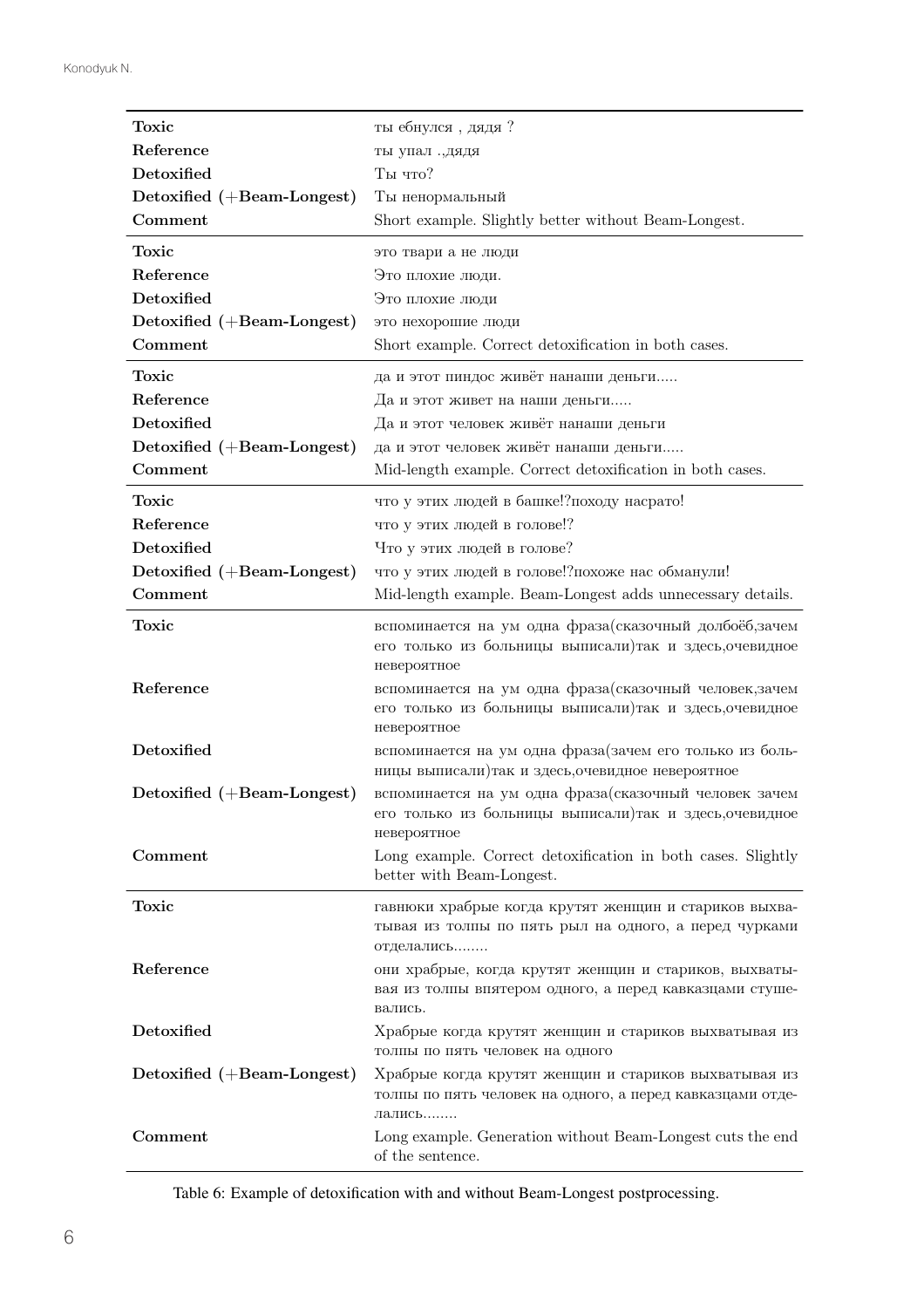| Prompt Length   STA SIM FL J |                                                                                                                                                                                                                                                                    |  | ChrF1 |
|------------------------------|--------------------------------------------------------------------------------------------------------------------------------------------------------------------------------------------------------------------------------------------------------------------|--|-------|
| 40                           | $\begin{array}{ cccc cccc } 0.6819 & {\bf 0.7929} & {\bf 0.8151} & 0.4312 & 0.5464 \\ \hline 0.7622 & 0.7451 & 0.7739 & 0.4440 & 0.5261 \\ 0.7516 & 0.7726 & 0.8128 & 0.4774 & 0.5498 \\ {\bf 0.7823} & 0.7595 & 0.7915 & {\bf 0.4836} & {\bf 0.5512} \end{array}$ |  |       |
| 80                           |                                                                                                                                                                                                                                                                    |  |       |
| 120                          |                                                                                                                                                                                                                                                                    |  |       |
| 255                          |                                                                                                                                                                                                                                                                    |  |       |

Table 7: Automatic evaluation with respect to prompt length. The hyperparameters except prompt length Table 7: Automatic evaluation with respect to prompt length. The hyperparameters except prompt length are listed in Table 2. are listed in Table 2.

| # | <b>Team Name</b>                   | STA   | <b>SIM</b> | FL    |       |
|---|------------------------------------|-------|------------|-------|-------|
|   | Human References                   | 0.888 | 0.824      | 0.894 | 0.653 |
|   | SomethingAwful                     | 0.794 | 0.872      | 0.903 | 0.633 |
|   | T5 (baseline)                      | 0.791 | 0.822      | 0.925 | 0.606 |
|   | FRC CSC RAS                        | 0.734 | 0.865      | 0.918 | 0.598 |
|   | Mindful Squirrel                   | 0.824 | 0.791      | 0.846 | 0.582 |
| 4 | team_ruprompts – Ours              | 0.778 | 0.809      | 0.903 | 0.568 |
|   | <b>Ruprompts (baseline) - Ours</b> | 0.803 | 0.703      | 0.866 | 0.493 |

Table 8: Final standings: top 4 teams and other relevant submissions. Table 8: Final standings: top 4 teams and other relevant submissions.

tent loss. At the same time, the FL score also improves with Beam-Longest, which is not expected and may be attributed to the training details of the scoring model, e.g. using text truncation as one of the may be attributed to the training details of the scoring model, e.g. using text truncation as one of the corruption types. The examples of detoxified sentences with and without Beam-Longest are listed in corruption types. The examples of detoxified sentences with and without Beam-Longest are listed in Table 1. The positive effect of postprocessing is observed mostly for longer sentences. On the other Table 1. The positive effect of postprocessing is observed mostly for longer sentences. On the other hand, for short sentences, the choice of the longest candidate may sometimes be suboptimal. hand, for short sentences, the choice of the longest candidate may sometimes be suboptimal. tent loss. At the same time, the FL score also improves with Beam-Longest, which is not expected and

# 5.4 Prompt Length

 $\frac{1}{2}$ . In Table 7 we compare different lengths of dumable prompt. The longer prompts perform better in terms<br>of both J and ChrF metrics. An interesting result is that the highest SIM and FL scores are obtained using a shorter prompt. This effect can be explained as follows. During training, the prompt does not directly a shorter prompt. This effect can be explained as follows. During training, the prompt does not directly adapt to the text detoxification task. Instead, it first learns to simply copy the input sentence without adapt to the text detoxification task. Instead, it first learns to simply copy the input sentence without modifications, and only after that adapts to the required transformations. The prompt length of 40 may modifications, and only after that adapts to the required transformations. The prompt length of 40 may probably have an insufficient capacity to fully adapt to the detoxification task after learning to copy the probably have an insufficient capacity to fully adapt to the detoxification task after realing to copy the<br>input which loods to higher SIM and EL sooms since they are may imized by minimizing the number of input, which leads to higher SIM and FL scores since they are maximized by minimizing the number of input, which leads to higher SIM and FL scores since they are maximized by minimizing the number of corrections of input text. corrections of input text. In Table 7 we compare different lengths of trainable prompt. The longer prompts perform better in terms

#### 5.5 Final Standings 5.5 Final Standings

In Table 8, we show the final standings  $\theta$  is not the NL submission was provided as a standard as a standard as a standard  $\theta$  is  $\theta$  is not the NL submission was provided as a standard  $\theta$  is  $\theta$  is not the NL subm baseline and ranked 9th (including baselines), and the XL submission ranked 4th (excluding baselines). In Table 8, we show the final standings by human evaluation. Our Large submission was provided as a

#### $\frac{1}{2}$ 5.6 Parameter Efficiency

Given that the median length of prompt in our experiments is 120, and the embedding size of RuGPT3<br>Large is 1536, the median number of trainable parameters is approximately 184K. Considering that the Large is 1536, the median number of trainable parameters is approximately 184K. Considering that the total number of parameters of RuGPT3 Large itself is 760M, we are adjusting the number of parameters total number of parameters of RuGPT3 Large itself is 760M, we are adjusting the number of parameters comparable with only 0.024% of all model parameters. In the case of RuGPT3 XL, this figure decreases<br>to 0.010% to 0.019%. to 0.019%. Given that the median length of prompt in our experiments is 120, and the embedding size of RuGPT3

# 6 Conclusion 6 Conclusion

In this paper, we present our submission to the RUSSE Detox shared task. We show that prompt tuning can be successfully applied to detoxification tasks and that as little as 0.024% trainable parameters are can be successfully applied to detoxification tasks and that as little as 0.024% trainable parameters are sufficient to achieve competitive results. sufficient to achieve competitive results. In this paper, we present our submission to the RUSSE Detox shared task. We show that prompt tuning